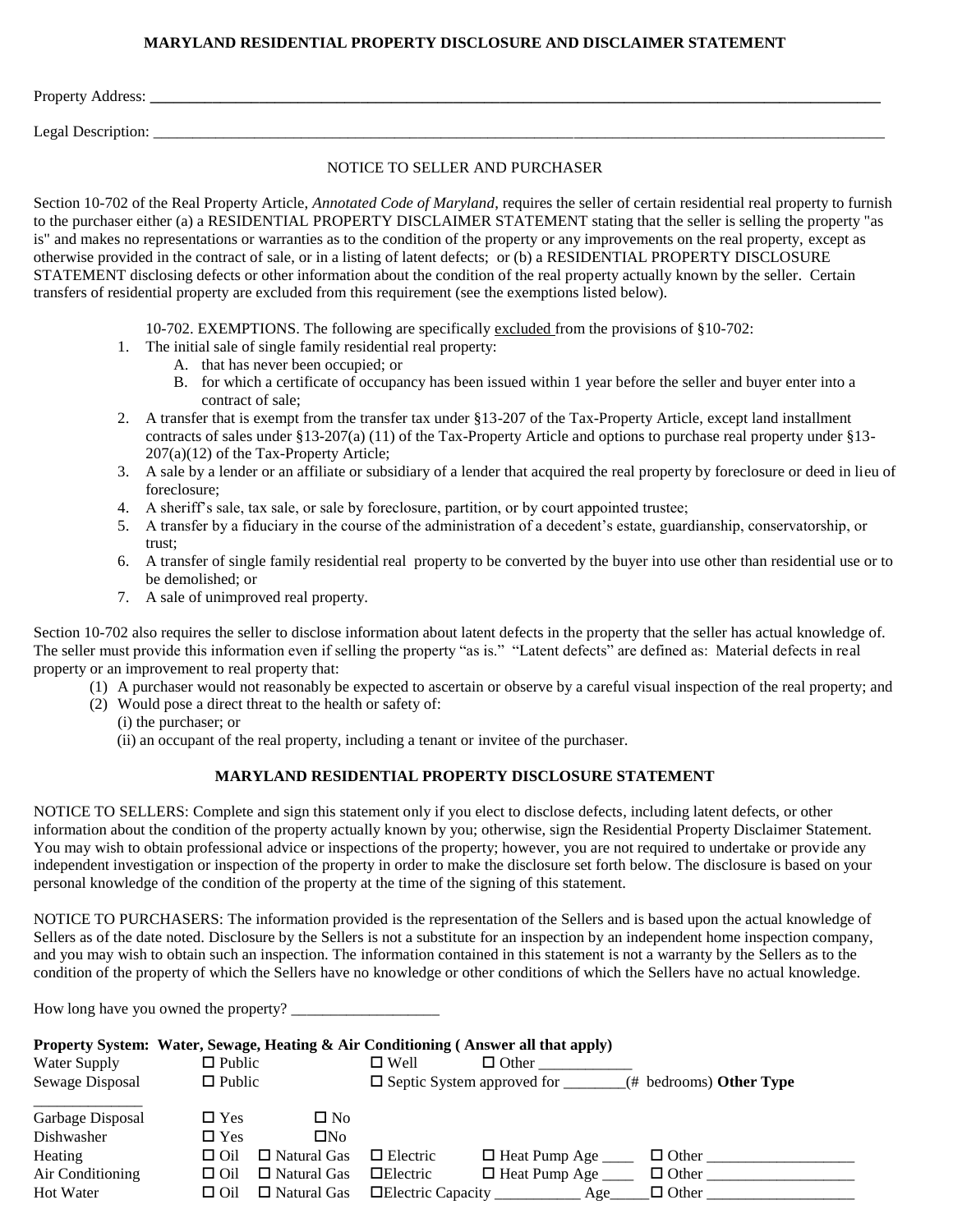# **Please indicate your actual knowledge with respect to the following:**

| 1. Foundation: Any settlement or other problems?                                                                                                                                                                          |                |               |               | $\square$ Yes  | $\square$ No                         | $\Box$ Unknown |
|---------------------------------------------------------------------------------------------------------------------------------------------------------------------------------------------------------------------------|----------------|---------------|---------------|----------------|--------------------------------------|----------------|
| 2. Basement: Any leaks or evidence of moisture? $\square$ Yes $\square$ No                                                                                                                                                |                |               |               |                | $\Box$ Unknown $\Box$ Does Not Apply |                |
| 3. Roof: Any leaks or evidence of moisture?                                                                                                                                                                               |                |               | $\Box$ Yes    |                | $\Box$ No                            | $\Box$ Unknown |
| Is there any existing fire retardant treated plywood?                                                                                                                                                                     |                |               |               | $\Box$ Yes     | $\Box$ No                            | $\Box$ Unknown |
|                                                                                                                                                                                                                           |                |               |               |                |                                      |                |
| 4. Other Structural Systems, including exterior walls and floors:<br>Comments:                                                                                                                                            |                |               |               |                |                                      |                |
| Any defects (structural or otherwise)?<br>Comments:                                                                                                                                                                       |                | $\square$ Yes |               | $\square$ No   | $\Box$ Unknown                       |                |
| 5. Plumbing system: Is the system in operating condition?                                                                                                                                                                 |                |               |               | $\square$ Yes  | $\square$ No                         | $\Box$ Unknown |
| 6. Heating Systems: Is heat supplied to all finished rooms?                                                                                                                                                               |                |               |               | $\square$ Yes  | $\square$ No                         | $\Box$ Unknown |
| Is the system in operating condition?                                                                                                                                                                                     |                |               |               | $\Box$ Yes     | $\square$ No                         | $\Box$ Unknown |
| 7. Air Conditioning System: Is cooling supplied to all finished rooms? DYes D No D Unknown D Does Not Apply                                                                                                               |                |               |               |                |                                      |                |
| Is the system in operating condition? $\square$ Yes $\square$ No $\square$ Unknown $\square$ Does Not Apply                                                                                                               |                |               |               |                |                                      |                |
|                                                                                                                                                                                                                           |                |               |               |                |                                      |                |
| 8. Electric Systems: Are there any problems with electrical fuses, circuit breakers, outlets or wiring?<br>$\square$ No.<br>$\square$ Yes                                                                                 | $\Box$ Unknown |               |               |                |                                      |                |
|                                                                                                                                                                                                                           |                |               |               |                |                                      |                |
| 8A. Will the smoke alarms provide an alarm in the event of a power outage? $\circ$ Yes $\circ$ No                                                                                                                         |                |               |               |                |                                      |                |
| Are the smoke alarms over 10 years old? $\circ$ Yes $\circ$ No                                                                                                                                                            |                |               |               |                |                                      |                |
| If the smoke alarms are battery operated, are they sealed, tamper resistant units incorporating a silence/hush button, which use<br>long-life batteries as required in all Maryland Homes by 2018? $\circ$ Yes $\circ$ No |                |               |               |                |                                      |                |
| Comments: <u>comments</u>                                                                                                                                                                                                 |                |               |               |                |                                      |                |
| 9. Septic Systems: Is the septic system functioning properly? $\Box$ Yes $\Box$ No $\Box$ Unknown $\Box$ Does Not Apply                                                                                                   |                |               |               |                |                                      |                |
| 10. Water Supply: Any problem with water supply?                                                                                                                                                                          |                |               | $\square$ Yes | $\square$ No   |                                      | $\Box$ Unknown |
| Comments:<br>Home water treatment system:                                                                                                                                                                                 |                | $\square$ Yes |               | $\square$ No   | $\Box$ Unknown                       |                |
| Comments:<br>Fire sprinkler system:                                                                                                                                                                                       | $\Box$ Yes     | $\square$ No  |               | $\Box$ Unknown | $\Box$ Does Not Apply                |                |
| Comments:                                                                                                                                                                                                                 |                |               |               |                |                                      |                |
| Are the systems in operating condition?                                                                                                                                                                                   |                |               |               | $\square$ Yes  | $\square$ No                         | $\Box$ Unknown |
| Comments:<br><u> 1980 - Johann Marie Barn, mars a</u><br>11. Insulation:                                                                                                                                                  |                |               |               |                |                                      |                |
| In exterior walls?                                                                                                                                                                                                        | $\square$ Yes  | $\square$ No  |               | $\Box$ Unknown |                                      |                |
| In ceiling/attic?                                                                                                                                                                                                         | $\square$ Yes  | $\square$ No  |               | $\Box$ Unknown |                                      |                |
| In any other areas?                                                                                                                                                                                                       | $\square$ Yes  | $\square$ No  |               |                |                                      |                |
| Comments:                                                                                                                                                                                                                 |                |               |               |                |                                      |                |
| 12. Exterior Drainage: Does water stand on the property for more than 24 hours after a heavy rain?                                                                                                                        |                |               |               |                |                                      |                |
| $\square$ Yes<br>$\square$ No                                                                                                                                                                                             | $\Box$ Unknown |               |               |                |                                      |                |
| Comments<br>Are gutters and downspouts in good repair? $\square$ Yes                                                                                                                                                      |                |               |               | $\square$ No   | $\Box$ Unknown                       |                |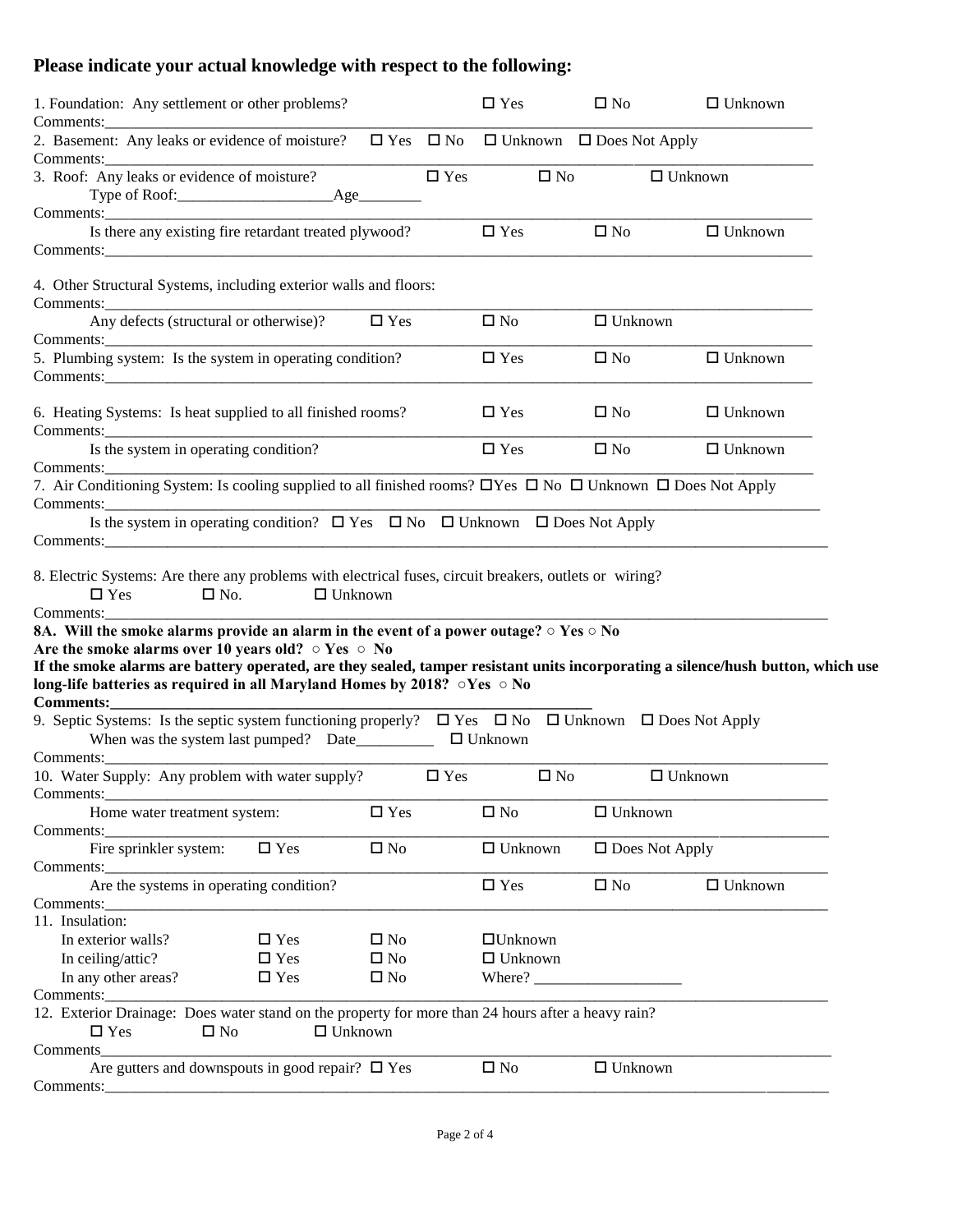| 13. Wood-destroying insects: Any infestation and/or prior damage?<br>Comments:                                                                                                                                                                                                                                                                        |                          |                              | $\square$ Yes                    | $\square$ No          | $\Box$ Unknown |
|-------------------------------------------------------------------------------------------------------------------------------------------------------------------------------------------------------------------------------------------------------------------------------------------------------------------------------------------------------|--------------------------|------------------------------|----------------------------------|-----------------------|----------------|
| Any treatments or repairs? $\square$ Yes<br>$\Box$ Yes<br>Any warranties?                                                                                                                                                                                                                                                                             |                          | $\square$ No<br>$\square$ No | $\Box$ Unknown<br>$\Box$ Unknown |                       |                |
|                                                                                                                                                                                                                                                                                                                                                       |                          |                              |                                  |                       |                |
| 14. Are there any hazardous or regulated materials (including, but not limited to, licensed landfills, asbestos, radon gas, lead-based paint,<br>underground storage tanks, or other contamination) on the property?<br>$\Box$ Yes $\Box$ No $\Box$ Unknown<br>If yes, specify below                                                                  |                          |                              |                                  |                       |                |
| 15. If the property relies on the combustion of a fossil fuel for heat, ventilation, hot water, or clothes dryer operation, is a carbon<br>monoxide alarm installed in the property?<br>o Yes o No                                                                                                                                                    | 0 Unknown                |                              |                                  |                       |                |
| 16. Are there any zoning violations, nonconforming uses, violation of building restrictions or setback requirements or any recorded or<br>unrecorded easement, except for utilities, on or affecting the property?<br>$\Box$ Yes $\Box$ No $\Box$ Unknown<br>If yes, specify below                                                                    |                          |                              |                                  |                       |                |
| 16A. If you or a contractor have made improvements to the property, were the required permits pulled from the county or local<br>permitting office? ○ Yes ○ No ○ Does Not Apply ○ Unknown                                                                                                                                                             |                          |                              |                                  |                       |                |
| 17. Is the property located in a flood zone, conservation area, wetland area, Chesapeake Bay critical area or Designated Historic District?<br>$\Box$ Yes                                                                                                                                                                                             | $\Box$ No $\Box$ Unknown |                              |                                  | If yes, specify below |                |
| 18.Is the property subject to any restriction imposed by a Home Owners Association or any other type of community association?<br>$\Box$ Yes                                                                                                                                                                                                          | $\square$ No             | $\Box$ Unknown               |                                  | If yes, specify below |                |
| 19. Are there any other material defects, including latent defects, affecting the physical condition of the property?<br>$\Box$ Yes                                                                                                                                                                                                                   | $\square$ No             | $\Box$ Unknown               |                                  |                       |                |
| NOTE: Seller(s) may wish to disclose the condition of other buildings on the property on a separate<br>RESIDENTIAL PROPERTY DISCLOSURE STATEMENT.                                                                                                                                                                                                     |                          |                              |                                  |                       |                |
| The seller(s) acknowledge having carefully examined this statement, including any comments, and verify that it is<br>complete and accurate as of the date signed. The seller(s) further acknowledge that they have been informed of<br>their rights and obligations under §10-702 of the Maryland Real Property Article.<br>$Seller(s)$ $Date$ $Date$ |                          |                              |                                  |                       |                |
| $Seller(s)$ $Date$                                                                                                                                                                                                                                                                                                                                    |                          |                              |                                  |                       |                |
| The purchaser(s) acknowledge receipt of a copy of this disclosure statement and further acknowledge that they<br>have been informed of their rights and obligations under §10-702 of the Maryland Real Property Article.                                                                                                                              |                          |                              |                                  |                       |                |
|                                                                                                                                                                                                                                                                                                                                                       |                          |                              |                                  |                       |                |
|                                                                                                                                                                                                                                                                                                                                                       |                          |                              |                                  |                       |                |